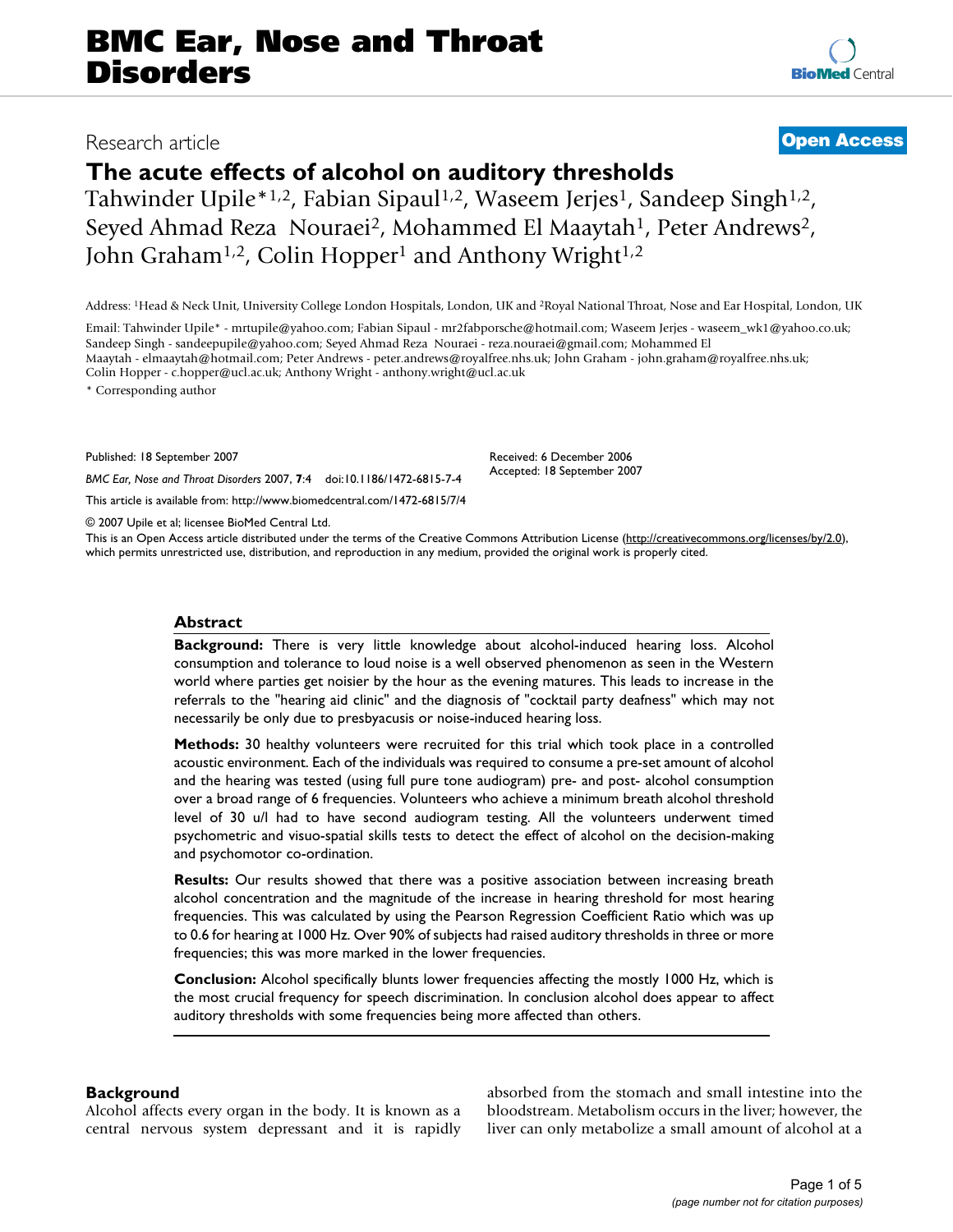time, leaving the excess to circulate throughout the body. The intensity of the effect of alcohol on the body is directly related to the amount consumed [1,2].

Individual reactions to alcohol vary, and are influenced by many factors, including but not limited to age, gender, race, physical condition, amount of food consumed before drinking, use of medications or drugs and family history of alcohol problem [1,2].

Alcohol consumption and tolerance to loud noise is a well observed phenomenon as seen in the Western world where parties get noisier by the hour as the evening matures. This leads to increase in the referrals to the "hearing aid clinic" and the diagnosis of "cocktail party deafness" which may not necessarily be only due to presbyacusis or noise-induced hearing loss.

Auditory evoked potentials and magnetic fields elicited by infrequent deviant tones differing in frequency (5% and 20% change) and novel sounds were recorded with whole-head magnetoencephalography (MEG) and electroencephalography (EEG) in eleven right-handed subjects in a double-blind, placebo-controlled (0.8 g/kg ethanol or juice), cross-over design. Kahkonen et al. concluded that alcohol impairs the processing of tones, frequency change and novel sounds at different phases of auditory processing similarly in both hemispheres [3].

In humans, acute alcohol consumption to the intoxication level may cause a temporary reduction in distortion product otoacoustic emissions amplitudes at high frequencies without affecting auditory thresholds [4]. Verma et al. [5] studied the audiovestibular function in patients of long-term alcohol dependence and compared these changes with social users of alcohol and complete abstainers. They were able to show that elevated thresholds at higher frequencies can be the only abnormality in alcohol-dependent patients.

Auditory threshold (AT) measurement method has become the standard behavioral procedure for describing auditory sensitivity. Therefore, the AT measurement method is applicable in evaluating auditory function. However, only a few studies have been performed to clarify the alteration of audibility under the influence of alcohol on normal humans by measurement of AT [6]. Murata et al. conducted a study to elucidate how alcohol ingestion method affects the auditory threshold at a wider range from lower to higher frequency in the time course. Their results showed that drinking extra small amounts of alcohol induces the elevation of AT (deterioration of hearing); they also found that the effect of alcohol on AT is altered by the alcoholic dose used [6].

We have recently studied the effect of alcohol on sound perception in cochlear implant users, finding that alcohol significantly increased the upper end of the dynamic range ('comfort level') in comparison with placebo. This effect was likely to be the result of change in the auditory pathways proximal to the cochlea [7].

The aim of this study was to determine whether alcohol could affect auditory thresholds in volunteers under controlled acoustic environment using full pure tone audiogram.

#### **Methods**

Thirty healthy volunteers were recruited for this trial which took place in a controlled acoustic environment. The trial protocol was approved by the University of London Joint Ethics Committee. Demographical information on each volunteer included: general health, drinking and smoking habits, noise exposure and other recreational activities.

An information sheet explaining the aim of our study in simple non-scientific terms was given to each volunteer who was then asked to sign a consent form prior to the trial. Inclusion criteria were healthy volunteers over 18 years of age with no known abnormality of the hearing and balance (vestibulocochlear) systems. Volunteers were excluded from this trial if they failed to reach a minimum breath alcohol threshold level of 30 u/l and/or psychometric and visuo-spatial skills tests before the second audiogram testing. The minimum breath alcohol threshold level of 30 u/l was chosen, as this is the legal driving limit in the United Kingdom; it was felt to be better appreciated by the non-specialist.

Each of the individuals was required to consume alcohol, to give a breath alcohol concentration of 30 u/l or more, and the hearing was tested (using full pure tone audiogram) pre- and post- alcohol consumption over a broad range of 6 frequencies. All volunteers underwent timed psychometric and visuo-spatial skills tests before each hearing test to detect the effect of alcohol on the decisionmaking and psychomotor ability in order to be able to comply with the performance of the audiogram. The hearing test was conducted by a qualified sober audiologist in a controlled acoustic-barrier environment. Individuals with a change in their audiogram were invited back for audiometric testing the next day and over the following week.

Further audiogram testing was carried out for volunteers who achieved a minimum breath alcohol threshold level of 30 u/l and who showed satisfactory psychometric and visuo-spatial skills tests before and after alcohol ingestion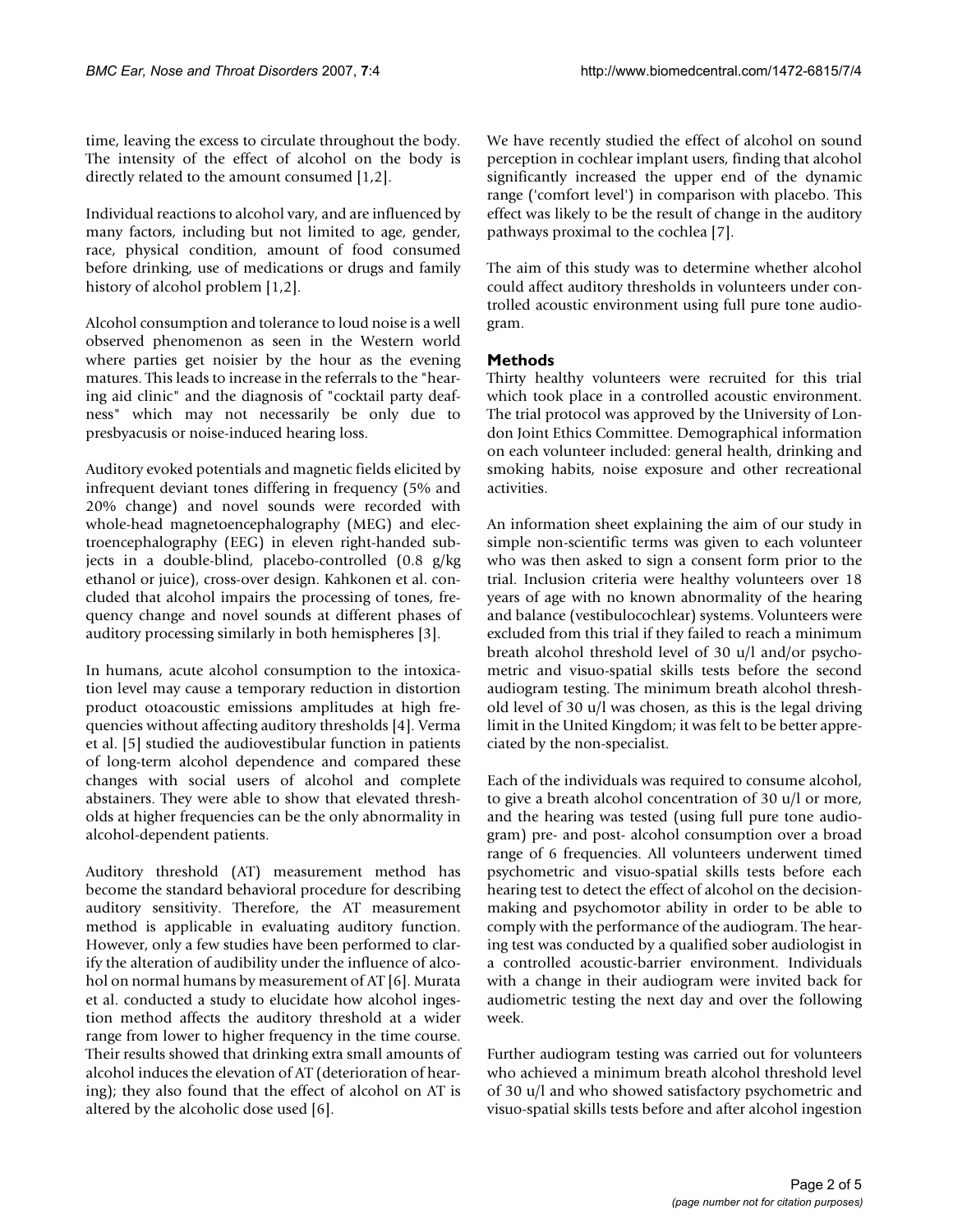#### *Statistical analysis*

Collected data was analysed using Graph Pad Prism 4.0 software. Wilcoxon signed rank tests for significance with p < 0.01 and Pearson Regression Coefficient Ratio were used.

#### **Results**

The mean age of the subjects tested was  $27 \pm 5$  years (range 20–40). The mean breath alcohol concentration was 62 u/ l. Four volunteers were excluded from a second hearing test because of failure of competence testing. Alcohol increased the hearing threshold in all individuals, affecting some frequencies more than others, making it more difficult to correctly perceive a given pure tone, with a mean change of 7dB with 90% of subjects having 3 or more frequencies affected; figure 1 shows the mean hearing thresholds over six frequencies (250 Hz, 500 Hz, 1000 Hz, 2000 Hz, 4000 Hz, 8000 Hz) pre- and post- alcohol consumption (Table 1). Wilcoxon signed rank testing showed a significant difference (P < 0.0001) between pre and post alcohol auditory thresholds.

There was a positive association between increasing breath alcohol concentration and the magnitude of the increase in hearing threshold for most hearing frequencies. This was calculated by using the Pearson Regression Coefficient Ratio, which was up to 0.6 for hearing at 1000 Hz. Over 90% of subjects had three or more frequencies affected (mean of 5 frequencies affected  $\pm$  1.0); this is

**Table 1: The Mean hearing loss in decibels for each frequency tested**

| Sound Frequency (Hz) | Mean loss male n<br>$=$ 11 (dB) | Mean loss female $n =$<br>15 (dB) |
|----------------------|---------------------------------|-----------------------------------|
| 250                  | 6                               | 12                                |
| 500                  | 5                               | 17                                |
| 1000                 | 3                               | 10                                |
| 2000                 | 2                               | 5                                 |
| 4000                 | 5                               | 7                                 |
| 8000                 | 9                               | Զ                                 |

more marked in the lower frequencies (Table 1). The mean value for the maximum hearing threshold change in the worst affected frequency was  $15 \pm 7$  dB for the population tested. Subgroup analysis suggested that the hearing thresholds of women in our study were more affected than men; this was more marked, again in the lower frequencies. Slim and healthy people were least affected, whilst older subjects or those with a previous history of heavy drinking were most affected.

The affects of alcohol on raising hearing thresholds appear reversible having retested some individuals over the week after the trial, by which time the audiograms tend to return to pre-alcohol intake levels. Some individuals also experienced transient tinnitus that could be related to alcohol intake.



#### Figure 1 and 2008 and 2008 and 2008 and 2008 and 2008 and 2008 and 2008 and 2008 and 2008 and 2008 and 2008 an

The Mean Hearing Thresholds over six frequencies (250 Hz, 500 Hz, 1000 Hz, 2000 Hz, 4000 Hz, 8000 Hz) pre- and postalcohol consumption, to give a breath alcohol concentration of 30 u/l or more, (subjects a-z ranked). The trend for the maximum hearing threshold change (mean  $15 \pm 7$  dB) is reflected by the lower coloured (i.e. post alcohol) area of the graph.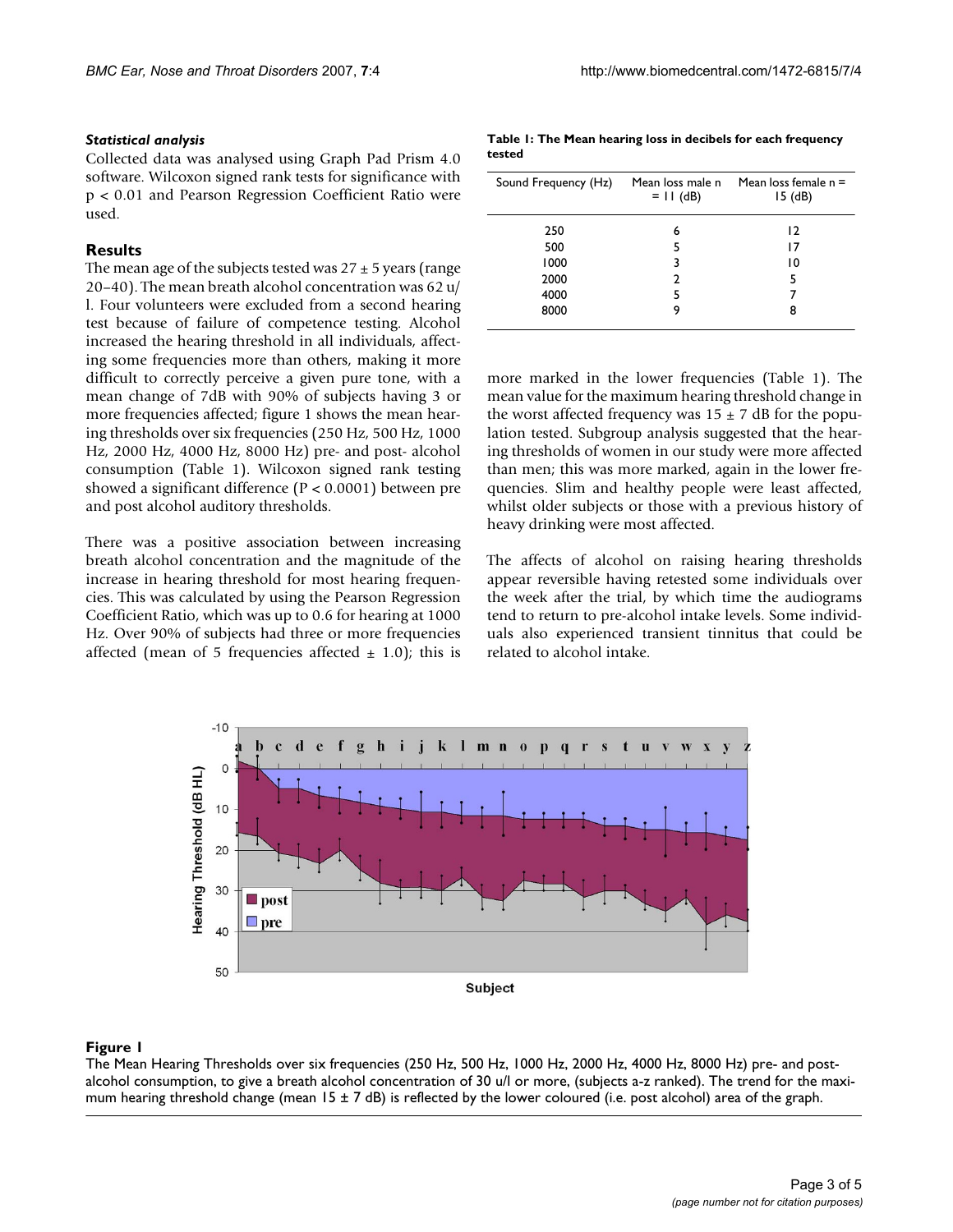### **Discussion**

Social drinking in the evening usually augments the noiseinduced hearing loss people sustain during working hours in the modern industrial world. The hearing loss that is seen during the aging process is often attributed to presbyacusis and noise exposure but alcohol may also play a significant role in hearing loss (alcohol-induced hearing loss). The popular "hearing clinic" referral diagnosis of "cocktail party deafness" cannot necessarily be attributed to the aging process alone or noise-induced hearing loss. Alcohol consumption is shown to cause a temporary threshold shift in already aging hearing mechanism, and possibly over time these changes may become permanent [1-3].

Acoustic reflex thresholds were measured for eighteen young adults (9 men and 9 women) at four different blood alcohol levels: 0.00%, ascending 0.10%, 0.15% (peak level), and descending 0.10%. Reflex-eliciting stimuli consisted of three narrow-band noises (300 to 600, 600 to 1200, and 1200 to 2400 Hz) and three broad band noises (white noise, recorded rock music, and recorded factory noise). Pre-alcohol reflex thresholds were found to be significantly more sensitive than all post-alcohol reflex thresholds for all stimuli, and broad-band stimuli demonstrated greater threshold shifts than did narrow-band stimuli. Significant sex differences were not observed for any blood alcohol level [8].

Popelka et al. conducted a study using lower levels of alcohol over only two frequencies in five subjects with normal hearing and found a reduction in hearing ability. Specifically, acoustic reflex thresholds were raised, reflex magnitude decreased, and temporary threshold shift increased under alcohol conditions [9]. An earlier cross-sectional study, although not specifically looking at alcohol consumption and hearing, showed a frequency-specific effect in which low frequencies were more severely affected than higher ones. This contradicts our finding that the effect of alcohol on hearing varies with degree of exposure and gender. However, the investigators did find an increase in the probability of having a hearing loss over the high frequencies in those with a history of heavy drinking [10].

Our results have shown a frequency-specific effect in which low frequencies were more severely affected than higher ones. This frequency-specific effect was confirmed by other studies [9-11]; although they found an increase in thresholds at the frequencies important for speech discrimination above 1000 Hz which was nearly three times greater than that for lower frequencies. This difference is probably attributed to the fact that we examined a much younger cohort of individuals with little pre-existing hearing pathology.

The results are corroborated by our recent Cochlear Implantation study on the effect of alcohol on loudness discomfort levels (as a proxy measure of auditory function) whereby alcohol raised the threshold of perception of discomfort in the residual cochlear of Cochlear Implantation patients [7].

Our study suggests that alcohol preferentially blunts the lower frequencies thresholds including 1000 Hertz, which is the most important frequency to discriminate vowels. The reduction in hearing in these frequencies is more detrimental to understanding of the human speech. The mild to moderate consumption of alcohol affects the hearing thresholds to dull the pure tones in speech frequencies. We feel that if the hearing had been assessed by speech audiometry, the disability would have been more since alcohol is also known to act at a cortical level causing significant deterioration in speech discrimination. Alcohol may act peripherally by a direct toxic or osmotic effect or more centrally disrupting processing of auditory information [10,11]. Alcohol consumption in moderate amounts has been shown to alter the central auditory processing under difficult listening conditions [11]. Investigators have suggested the hypothesis that alcohol acts centrally, at the level of mechanisms involved in the temporal and binaural summation of auditory signals, rather than influencing peripheral structures [11,12]. The effect of alcohol on hearing was also found to be reversible in the short term [11] but long-term permanent threshold changes cannot be excluded.

### **Conclusion**

The limited power of this study precludes stringent subgroup analysis. A more formal study with a greater numbers of participants and measurement of both blood and breath alcohol levels would by no doubt lead to the increased accuracy and scientific validation of results. Pure tone and speech audiometry, perhaps supplemented with stapedial reflex changes or evoked response audiometry, may help to further elucidate the actual hearing pathways, central and/or peripheral affected by alcohol. There remains a huge scope for further research.

#### **Competing interests**

The author(s) declare that they have no competing interests.

### **Authors' contributions**

**TU**: designed the study, carried out the literature research, clinical study, manuscript preparation and manuscript review. **SF**: carried out the literature research, clinical study and manuscript preparation and manuscript review. **WJ**: carried out the literature research, clinical study and manuscript preparation and manuscript review. **SS:** carried out the literature research, clinical study and manu